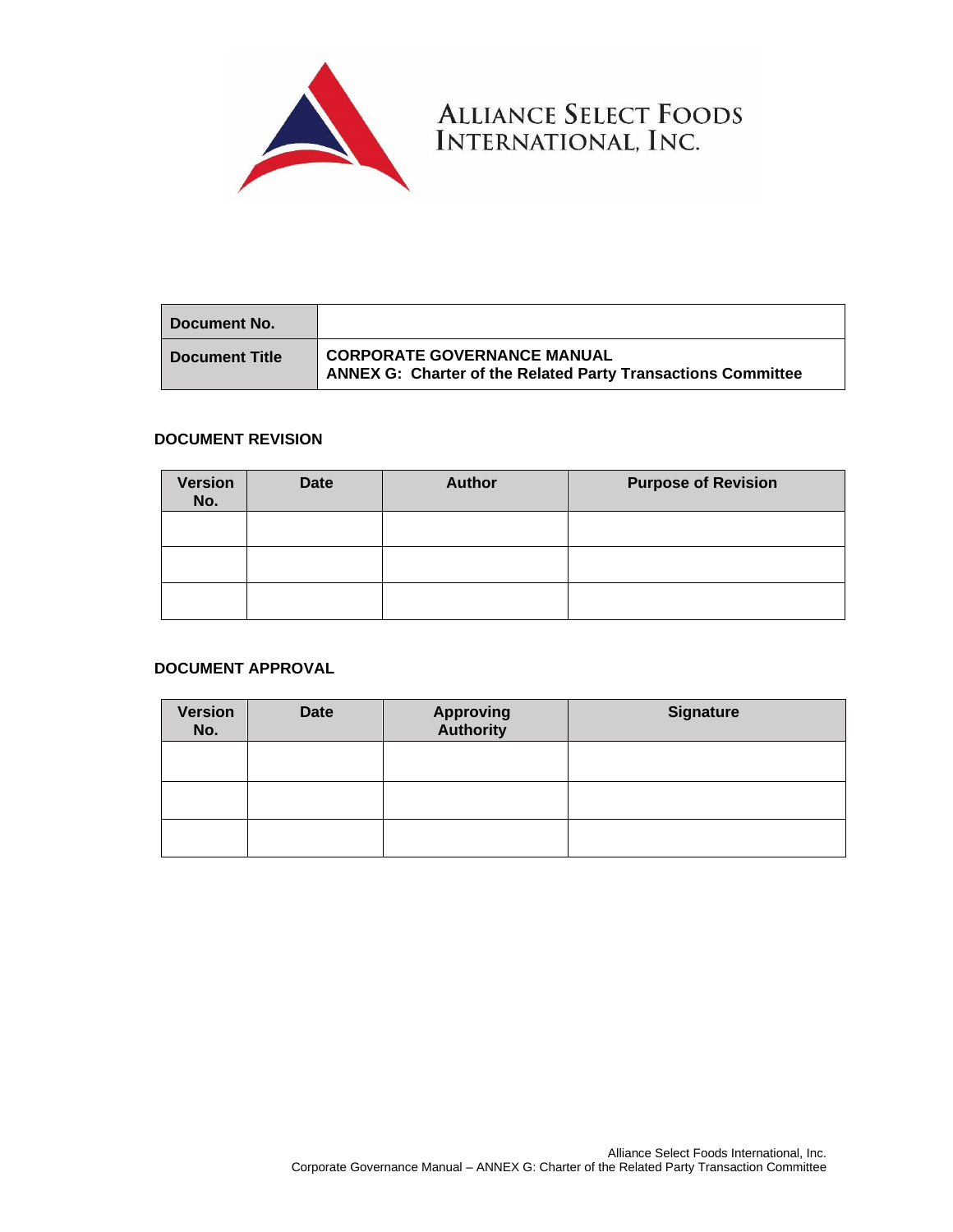

# **TABLE OF CONTENTS**

| I.  | Introduction                                     | 3 |
|-----|--------------------------------------------------|---|
| ΙΙ. | Purposes, Authority, Duties and Responsibilities | 3 |
| Ш.  | Composition                                      | 5 |
| IV. | <b>Committee Procedures</b>                      | 6 |
| V.  | <b>Remuneration of Members</b>                   | 8 |
| VI. | Amendment                                        | 8 |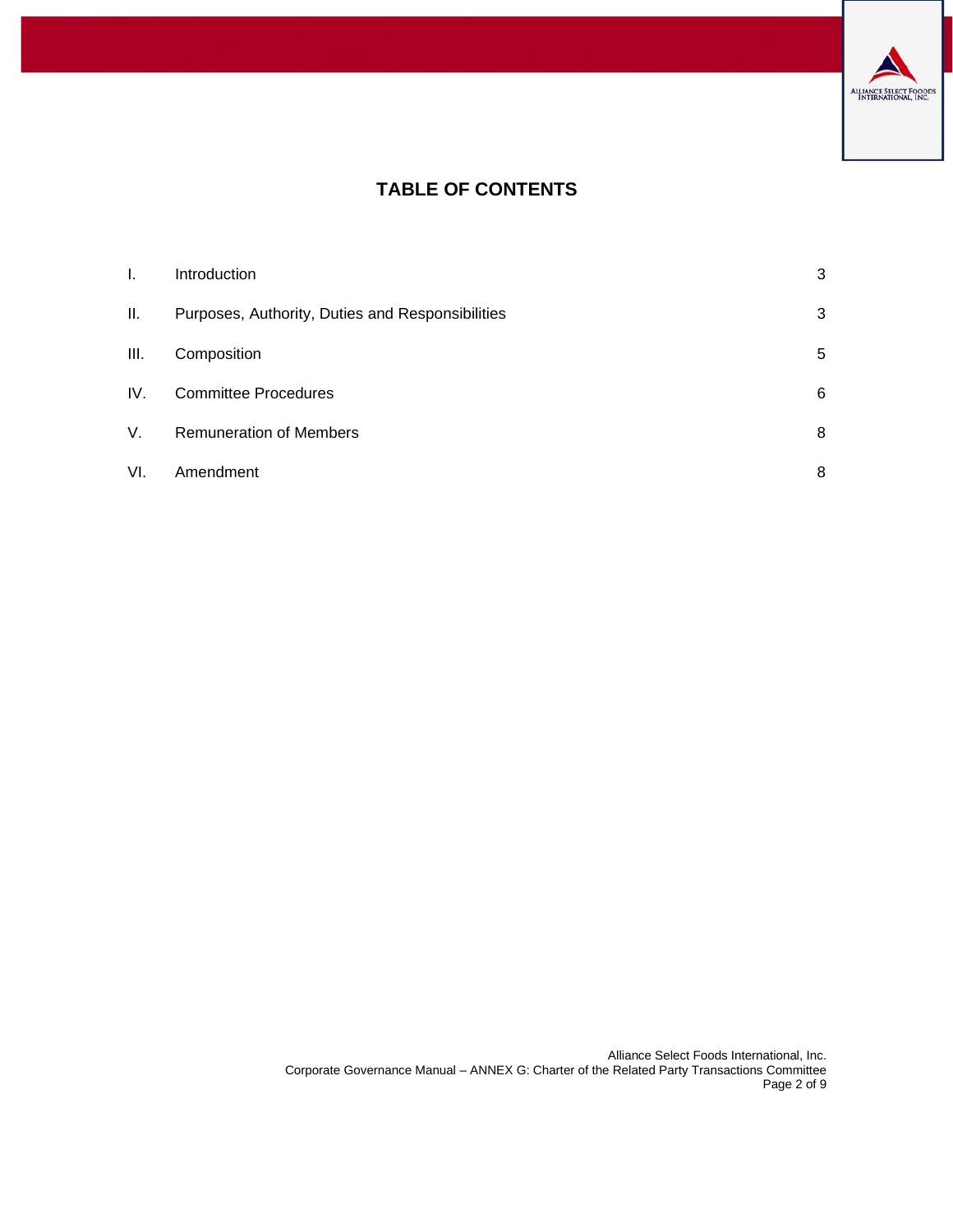

**2017 CG Manual Annex "G"**

## **CHARTER OF THE RELATED PARTY TRANSACTIONS COMMITTEE**

**OF** 

### **ALLIANCE SELECT FOODS INTERNATIONAL, INC.**

#### <span id="page-2-0"></span>**I. Introduction**

This Charter of the Related Party Transactions (RPT) Committee (the "Committee") of Alliance Select Foods International, Inc. (the "Company") sets forth the Committee's purposes, authority, duties and responsibilities, structure and procedures which shall guide the Committee as prescribed by the Company's 2017 Corporate Governance Manual (the "2017 CG Manual").

The Committee shall conduct an annual review and assessment of this Charter, and recommend to the Company's Board of Directors (the "Board") revisions as it may deem necessary or beneficial to the efficient performance of its functions.

#### <span id="page-2-1"></span>**II. Purposes, Authority, Duties and Responsibilities**

#### **1. Purposes**

The primary purpose of the Committee is to assist the Board in reviewing all material related party transactions of the Company.

#### **2. Authority**

- 2.1 The Committee shall report directly to the Board on its decision or recommendation.
- 2.2 The Committee may require Management to provide it with such corporate records and other documents as may be necessary or appropriate for the Committee to discharge its functions effectively.
- 2.3 The Committee is authorized to obtain external legal and other independent professional firms with relevant experience and expertise, to assist and advise the Committee on matters it considers necessary. The Committee shall in consultation with the Board have authority to approve all reasonable related fees and terms of engagement of the external advisers/consultants, which fees shall be borne by the Company.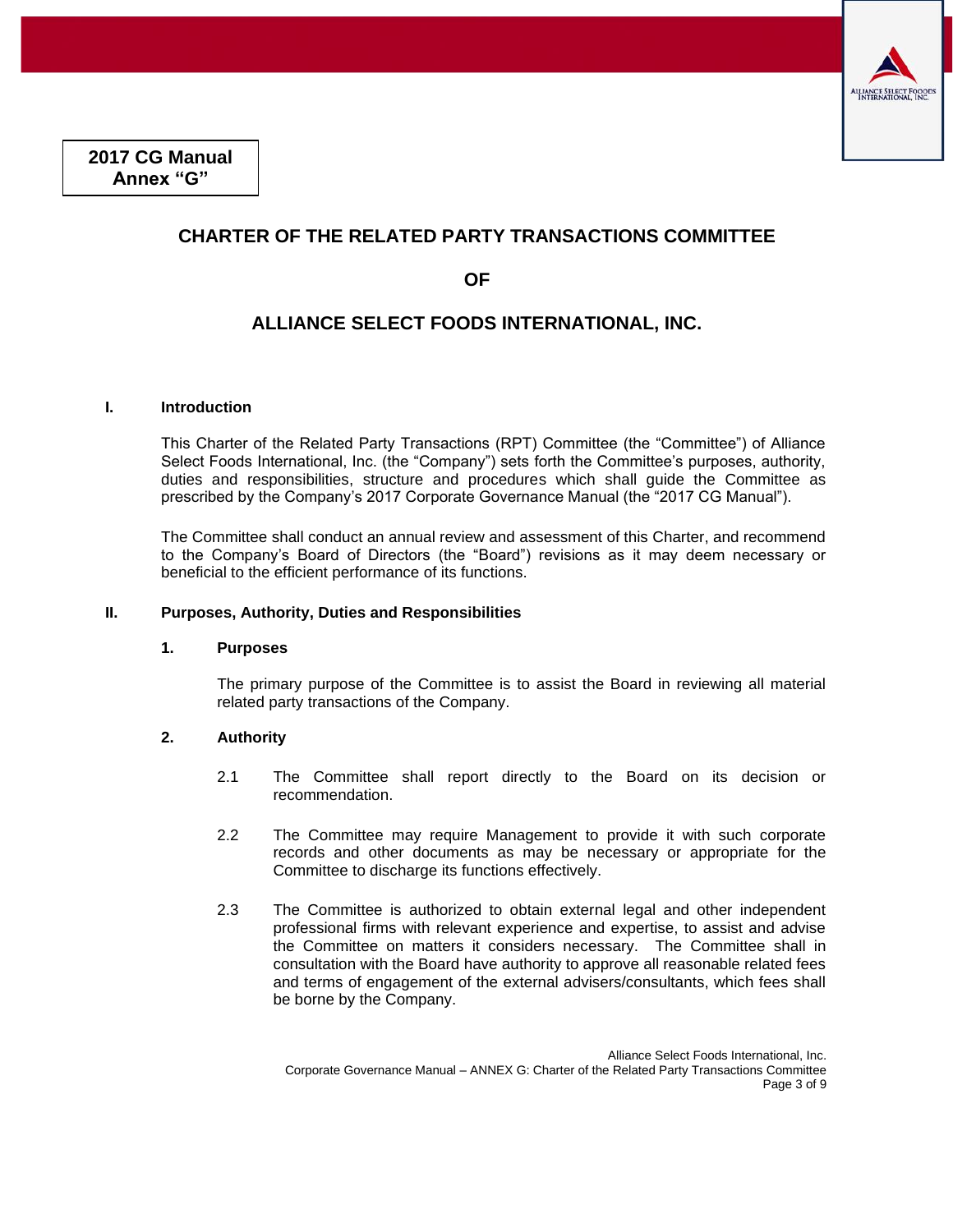

#### **3. Duties and Responsibilities**

The functions of the RPT Committee are provided in the Company's 2017 CG Manual at Part III(B)(3.23) and include the following among others:

- 3.1 Evaluate, on a continuing basis, existing relationships between and among businesses and counterparties to ensure that all related parties are regularly identified, RPTs, as defined under the RPT Policy, are monitored, and subsequent changes in relationships with counterparties (from non-related to related and vice versa) are captured. Related parties, RPTs and changes in relationships should be reflected in the relevant reports to the Board;
- 3.2 Evaluate all material RPTs to ensure that these are not undertaken on more favorable economic terms (e.g., price, commissions, interest rates, fees, tenor, collateral requirement) to such related parties than similar transactions with nonrelated parties under similar circumstances and that no corporate or business resources of the company are misappropriated or misapplied, and to determine any potential reputational risk issues that may arise as a result of or in connection with these transactions. In evaluating RPTs, the Committee shall take into account, among others, the following:
	- a. The related party's relationship to the Company and interest in the transaction;
	- b. The material facts of the proposed RPT, including the proposed aggregatevalue of such transaction;
	- c. The benefits to the Company of the proposed RPT;
	- d. The availability of other sources of comparable products or services; and
	- e. An assessment of whether the proposed RPT is subject to terms and conditions that are comparable to the terms generally available to an unrelated party under similar circumstances. The Company should exercise due diligence in determining a fair price for RPTs;
- 3.3 Report to the Board of Directors on a regular basis, the status and aggregate exposure to each related party, as well as the total amount of exposure to all related parties;
- 3.4 Ensure that transactions with related parties, including write-off of exposure, are subject to a semi-annual independent review or audit process; and
- 3.5 Oversee the implementation of the system for identifying, monitoring, measuring, controlling, and reporting RPTs, including a periodic review of RPT policies and procedures.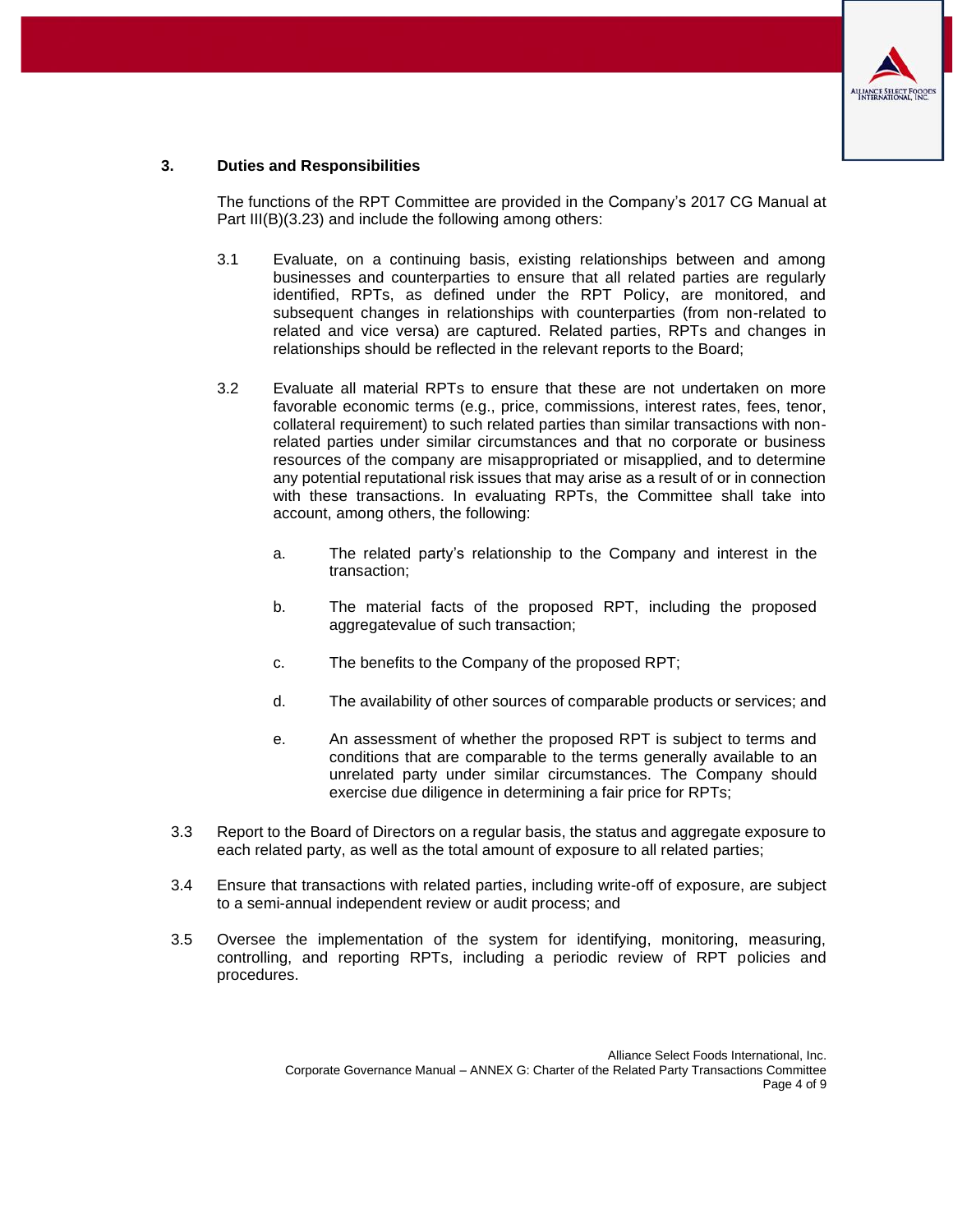

#### **4. Guidelines**

In the review and approval of RPT, the Committee shall at all times abide by the following standards:

- 4.1 That the RPT is "fair and at arm's length" as defined under the Company'sRPT Policy; and
- 4.2 That the RPT is in the best interest of the Company and its stockholders,based on relevant circumstances which include as follows:
	- a. Basic terms of the transaction and the related party's interest in the transaction;
	- b. Purpose and timing of the transaction;
	- c. Nature of the Company's participation in the transaction;
	- d. Cost basis and other relevant information if involving sale of assets;
	- e. Information on potential counterparties in the transaction including market price for similar products and services;
	- f. Description of any provisions or limitations that may be imposed as a result of the transaction; and,
	- g. Any potential reputational risk issues that may arise as a result of or in connection with the transaction.

For purposes of this Policy, a Material and/or Significant RPT is defined as a transaction with a Related Party that involves an aggregate amount or value equal to or greater than Fifty Million Pesos (P50Million) over one calendar year ("Material and/or Significant RPT).

#### <span id="page-4-0"></span>**III. Composition**

- 1. The RPT Committee shall be composed of at least three non-executive directors, two of whom as practicable shall be independent directors.
- 2. The office of a Member shall ipso facto be vacated:
	- (i) if he resigns as a Member of the Committee or of the Board;
	- (ii) if he is removed by a resolution of the Board;
	- (iii) if he is declared to be incompetent or of unsound mind; or
	- (iv) if he is subsequently disqualified from becoming a Member.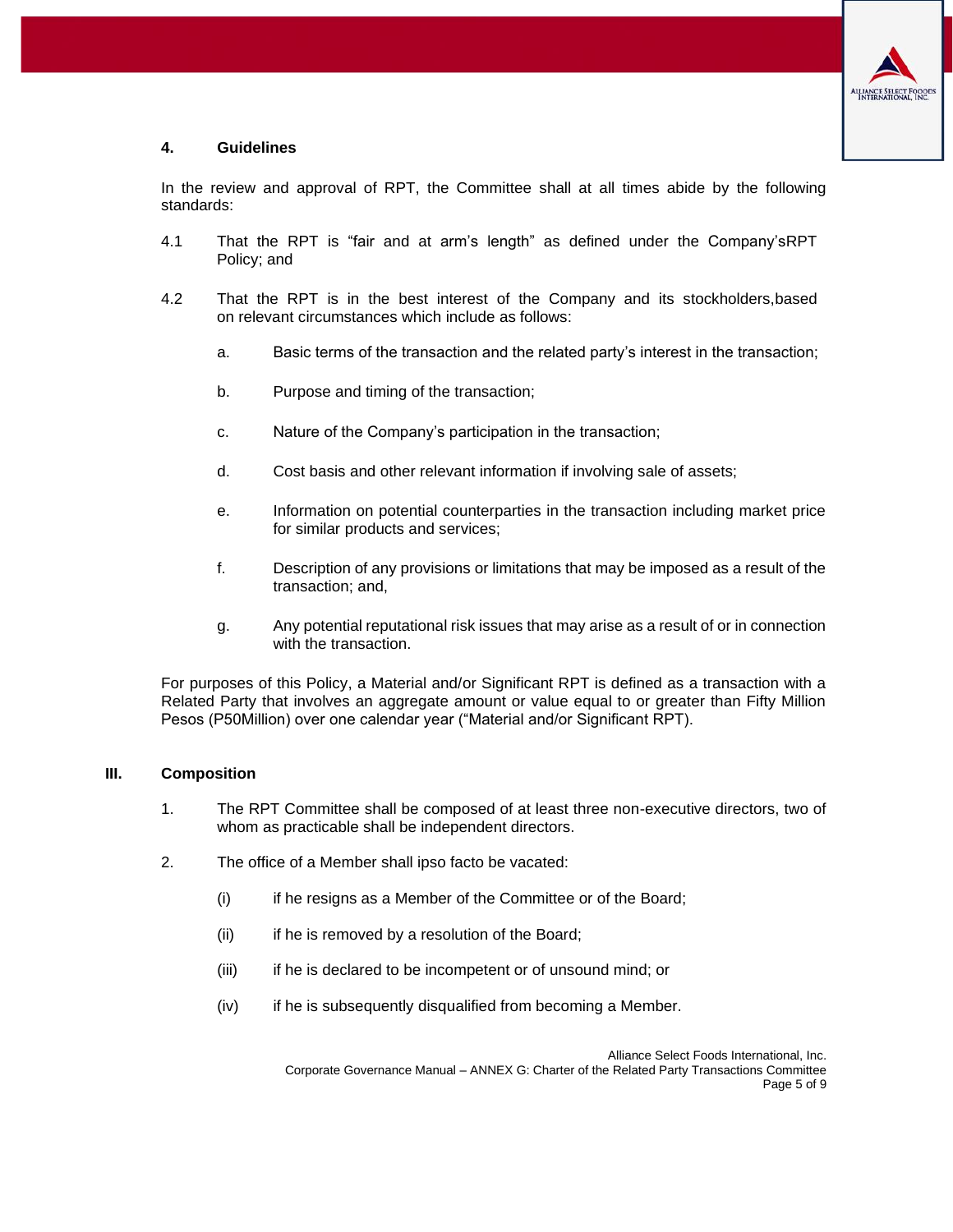

A Member shall be disqualified from being part of the Committee during the remainder of his tenure if, upon determination by the Board or Nomination Committee, he ceases to meet the qualifications for directorship, or he becomes disqualified from directorship based on any grounds for disqualification set forth in the 2017 CG Manual.

- 3. The Board may, from time to time, vary the composition of the Committee as may be required by the Securities and Exchange Commission (SEC) or other codes, rules and regulations as may be prescribed by the applicable regulatory authority.
- 4. The Company's Corporate Secretary or his/her nominee shall be the Secretary of the Committee.

#### <span id="page-5-0"></span>**IV. Committee Procedures**

#### **1. Meetings**

1.1 Frequency

The Committee shall meet at least once in a calendar year. In addition, the Committee's Chairman may convene additional meetings at his discretion, and at such other time as the Committee may consider appropriate and necessary to perform its responsibilities.

- 1.2 Notice
	- a. Notice of any meetings of the Committee will be given at least five (5) days prior to any such meeting being held unless all Members unanimously waive such notice; provided however that the Chairman of the Committee, *motu propio* or at the request of the Chairman of the Board or of the CEO, may call the meeting at shorter notice when the circumstances so require. Irrespective of the length of notice being given, attendance in a meeting by a Member shall be deemed a waiver of the notice requirement.
	- b. Each Member shall give to the Secretary of the Committee a mailing address, an electronic mail address (e-mail) and a facsimile number for the service of notices of meetings of the Committee.
	- c. Notice of a meeting of the Committee shall be deemed duly served upon a Member if it is given to him personally, or sent to him by mail, e-mail or facsimile transmission to his address or facsimile number on file with by the Secretary of the Committee.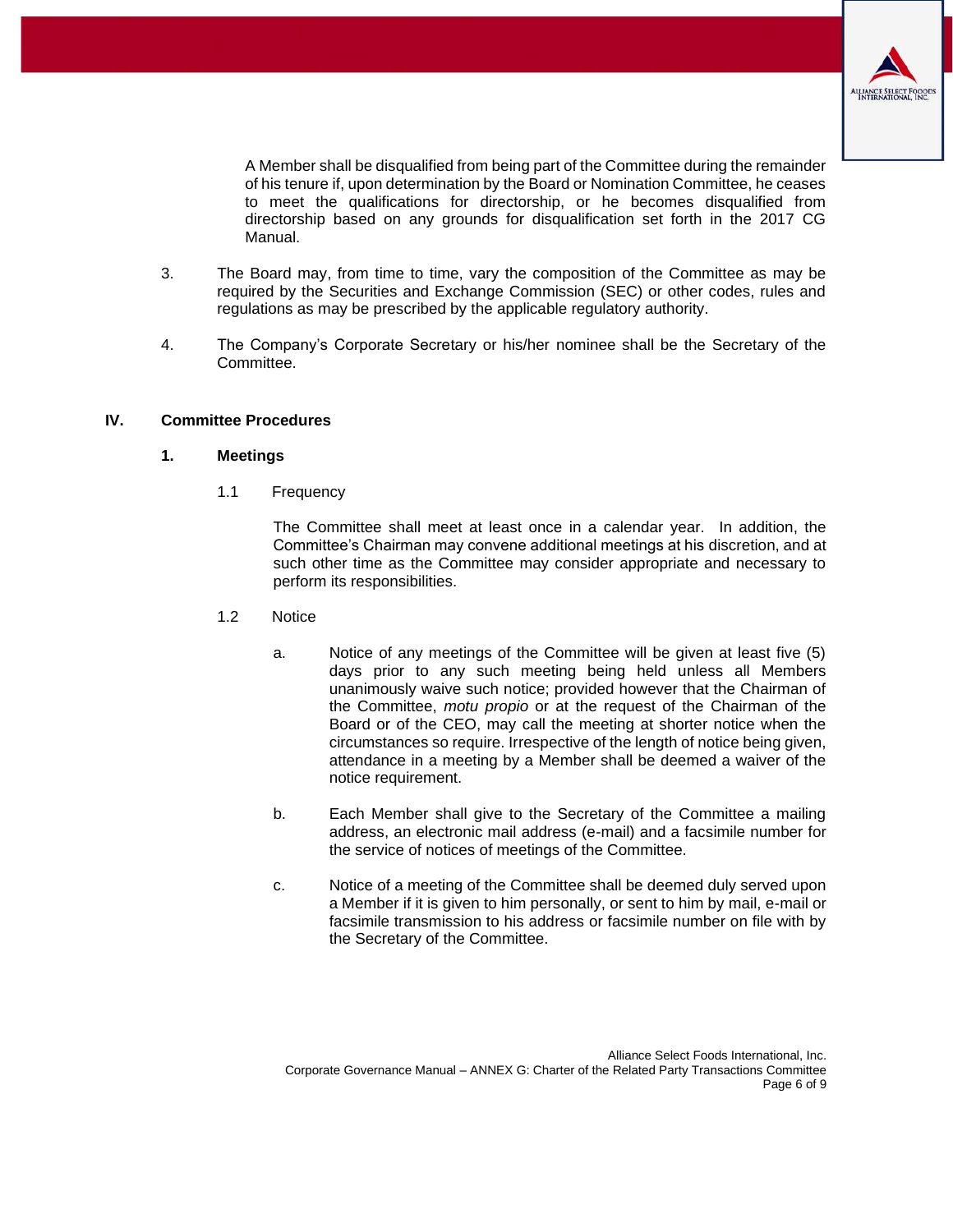

1.3 Quorum

A majority of the members of the Committee shall constitute a quorum, provided that the majority must always include an independent, non- executive director.

If after the lapse of thirty (30) minutes from the scheduled time of the meeting, a quorum is not reached, the meeting shall be adjourned until such date, time and place as the Chairman may determine.

#### **2. Attendance**

- 2.1 The Committee may invite the Chairman of the Board, other Directors, external advisers and/or any other persons who have specific responsibility for, or interest or expertise in, the subject under review to attend all or part of any meetings of the Committee.
- 2.2 Members may participate in a meeting through tele/ videoconferencing in accordance with the provisions of Securities and Exchange Commission Memorandum Circular No. 15 dated November 20, 2001.
- 2.3 Only Members are entitled to vote at Committee meetings.
- 2.4 In the absence of the Chairman and/or an appointed deputy, the remaining Members present shall elect one of the Members to chair the Committee meeting.

#### **3. Escalation**

The Committee shall timely refer to the Board its recommendations or decisions which require ratification or approval by the Board or as it may deem necessary or proper.

#### **4. Resolutions**

- 4.1 Every resolution of at least a majority of the Members present during the meeting at which a quorum is present shall be valid.
- 4.2 A resolution in writing signed by all Members shall be as valid and effective for all purposes as a resolution of the Committee passed at a meeting of the Committee duly convened, held and constituted. A written notification of confirmation of such resolution in writing sent by a Member shall be deemed to be his signature to such resolution in writing for such purpose. Such resolution in writing may be signed in counterparts.

#### **5. Minutes and Records**

5.1 The Secretary of the Committee shall keep full minutes of all Committee meetings. Draft minutes of meetings of the Committee shall be sent to all Members for their comments within a reasonable time after the meeting. Final version of the minutes, duly signed by the Chairman, shall be sent to all Members for their records.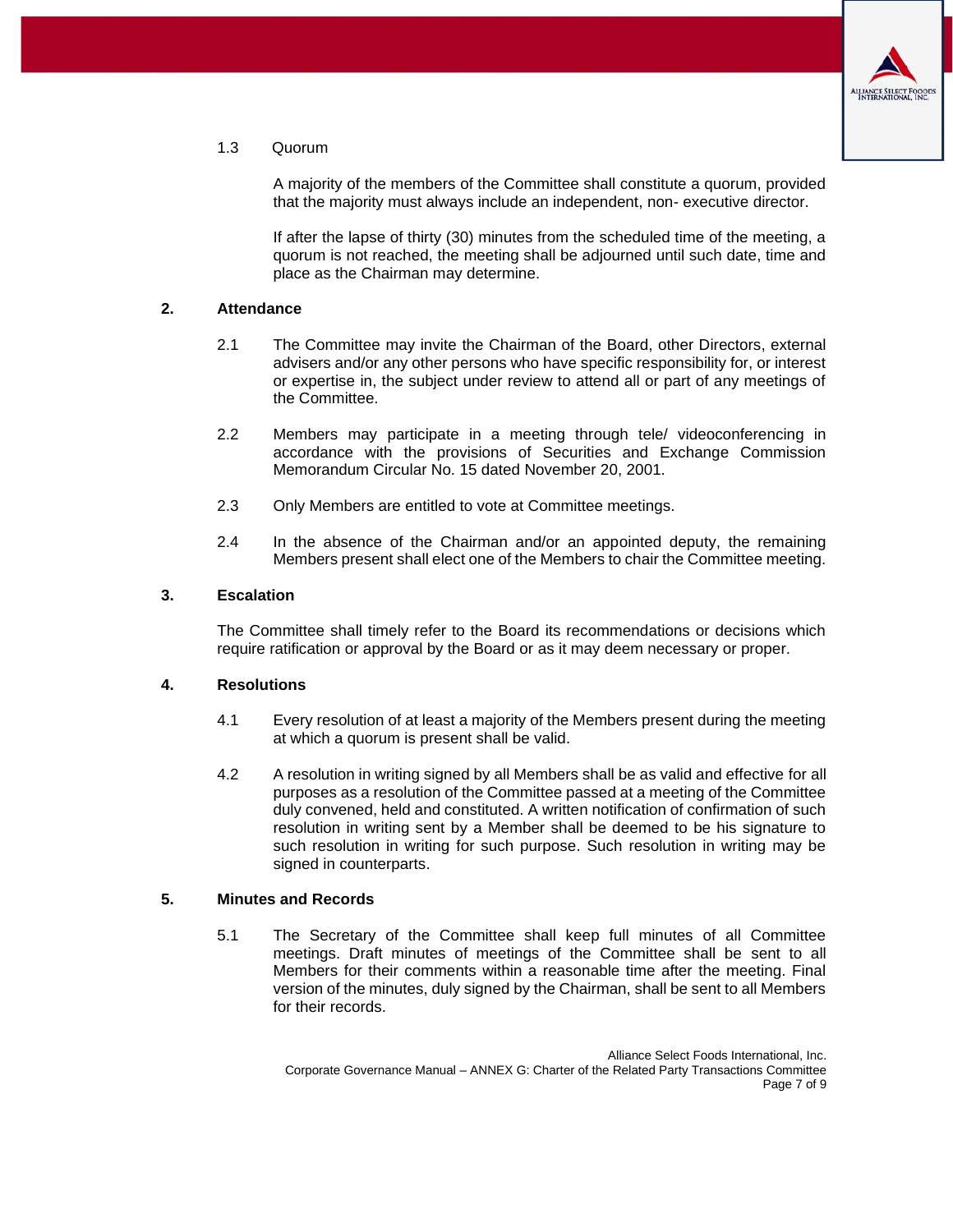

- 5.2 The Secretary of the Committee shall keep the following records:
	- a. appointments and resignation of the Members;
	- b. all agenda and other documents sent to the Members;
	- c. minutes of proceedings and meetings of the Committee; and
	- d. such other documents as may be necessary in the performance of the Committee's functions.
- 5.3 Any such records shall be open for inspection by any Member at reasonable hours on business days. Demands for inspection must be made in good faith and for a legitimate purpose. Any cost arising from the conduct of inspection shall be borne by the Member requesting for inspection.
- 5.4 Minutes of any meeting of the Committee, if purported to be signed by the Chairman of such meeting, or by the Chairman of the next succeeding meeting, shall be conclusive evidence of the proceedings and resolutions of such meeting.

#### <span id="page-7-0"></span>**V. Remuneration of Members**

Except for the reasonable per diems approved by the Board for such purposes, no fees or other remuneration shall be payable to the Members in respect of their services under this Charter.

No fees or compensation shall be paid directly or indirectly to any Member or his firm for consultancy or advisory services rendered to the Company directly by the Member or indirectly through his firm. However, this prohibition shall not apply to ordinary compensation paid to a Member or his firm in respect of any business relationship or transaction determined to be at arm's length terms and could not materially interfere with or influence the exercise of his independent judgment.

#### <span id="page-7-1"></span>**VI. Amendment**

This Charter shall not be amended, altered or varied unless such amendment, alteration or variation shall have been approved by a resolution of the Board.